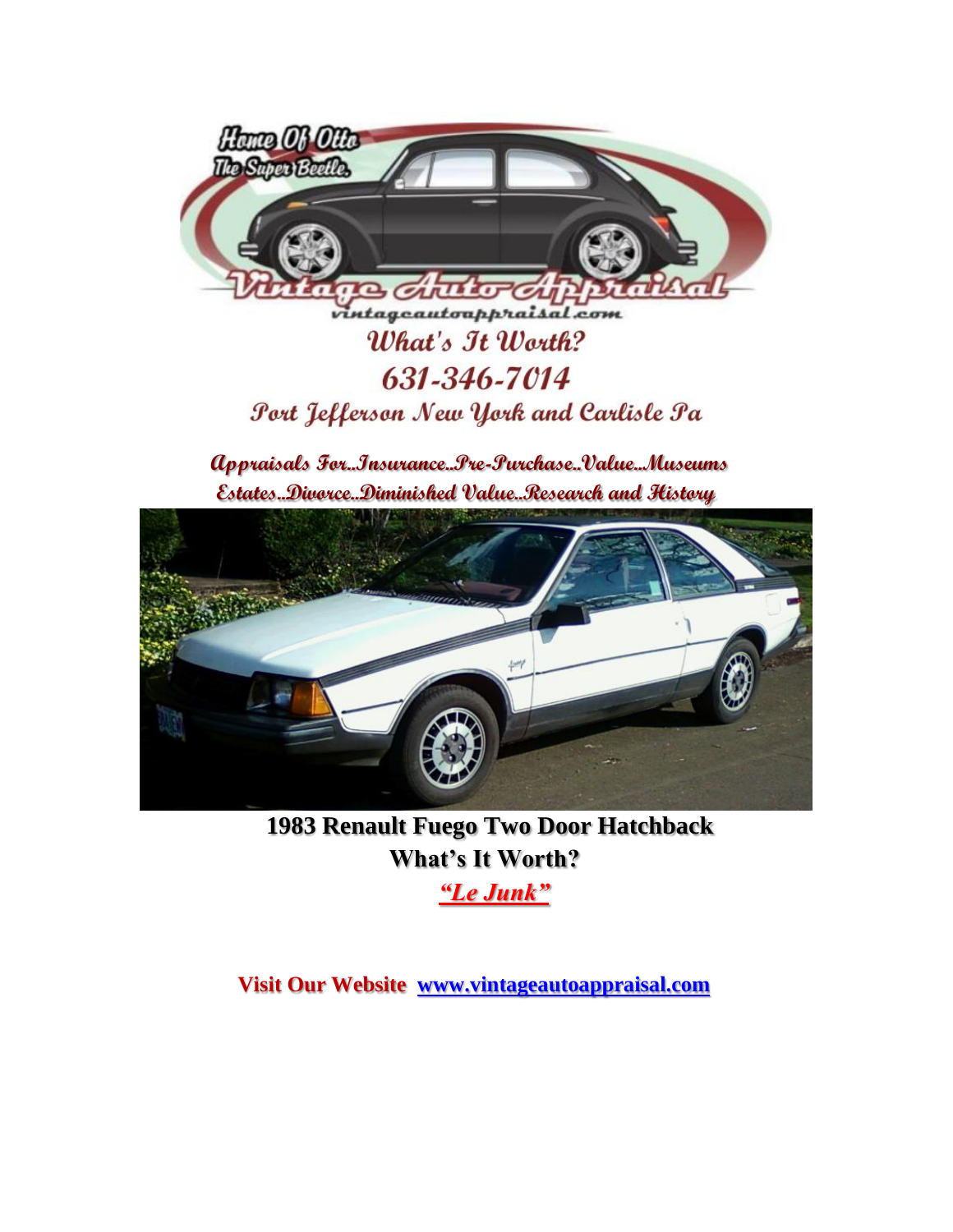## *About…* **Vintage Auto Appraisal**



 **Johnny B** *with* **Otto The "Super" Beetle**

**Welcome to Vintage Auto Appraisal. My name is Johnny Baumann and I'm the owner and Master Appraiser for Vintage Auto Appraisal. I have been an avid car crazed nut since age 13. I had my first** *car crush* **when my Dad's friend pulled into our driveway with a shiny new Java Green 1974 Triumph TR6. From that moment on I was hooked. I purchased my first classic car at age 15, a 1948 Chevrolet Fleetmaster Convertible. Since then I have owned, sold, suffered and romanced over 160 cars, and I haven't looked back. I always tell people it's not the cars or trucks it's the stories and people behind them. I love all kinds of cars, but I lean more towards classics from the 30's and 40's, Triumphs, Old Crusty VW's and Benz's. However, I enjoy all kinds of vehicles of various years. I have spent the last 30 years in the Auto Parts Industry but also spent 20 plus years as a classic car appraiser in Carlisle Pa. (home of the famous Carlisle Fairgrounds) where I am a long time vendor. During my time as an appraiser I traveled across the U.S. appraising wonderful cars and meeting incredible people. I spent time working as one of the head appraisers on the "Harold Le May" collection, one of the world's largest collections with 3,100 plus classic vehicles. In addition I have also worked on the Lincoln Highway 75th anniversary tour and had the honor to do the first leg across the U.S. as well as going to 100's of collectible car auctions. On the weekends you can find me working on my Volkswagen Beetle named** *"Otto"* **or some other** *Relic***. Through it all I still say** *"It's always about the people and the stories along the way".* **So the main purpose of Vintage Auto Appraisal is to supply you with a high quality appraisal at the best price and we understand at Vintage Auto Appraisal that you need appraisal work for many reasons. We also understand that our old relics in most cases are a labor of love. Almost every vintage vehicle has a story to tell and we want to hear that story. At Vintage Auto Appraisal we always say it's "***About great old cars, the people and the stories along life's highway"***. You are invited to contact Vintage Auto Appraisal anytime for your vehicle value and appraisal questions and needs...** *Thank you* 

**from Johnny B, "The Car Whisperer"**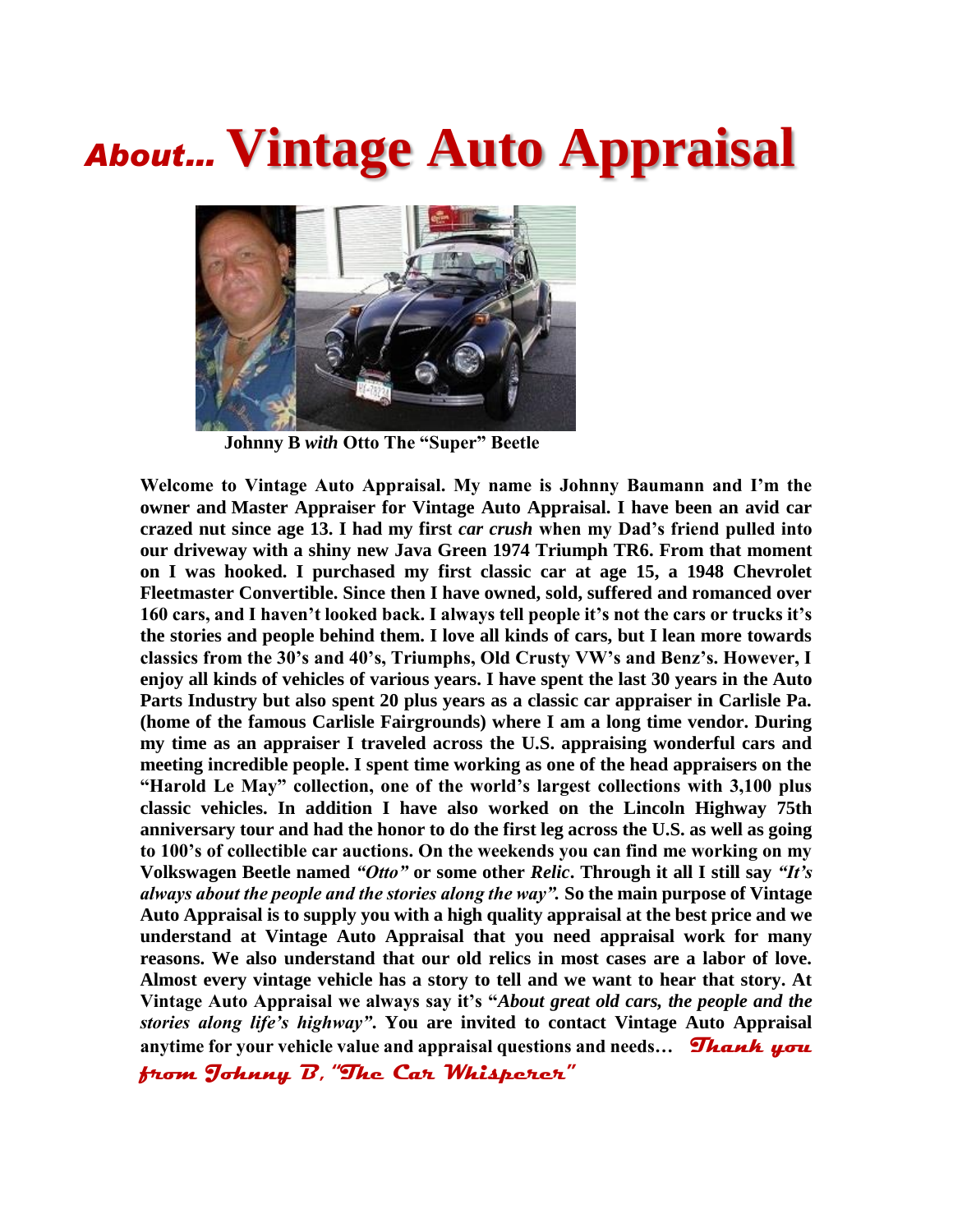*Some of our background and qualifications..*

**..Over 30 years experience in the auto parts industry. Specialist in European vehicles and Weber Carburetors. Expert in automotive parts and operating systems.**

**..ASE-Automotive Service Excellence certified in automotive parts and operating systems. New York State ID#KS7JVOQM5BAUM**

**..Owned and restored over 160 collectible vehicles**

**..Expert in antique and classic vehicle history**

**..Member AACA-Antique Automobile Club of America**

**..Member Long Island Triumph Association**

**..Member National Packard Club**

**..Member Mercedes Benz Club of America**

**..Member Lincoln Highway Association**

**..Member Independent Automobile Appraisers Network**

**..Certified by AAG-Auto Appraisal Group as vehicle value expert and vehicle appraiser**

**..Co-Head appraiser for the world famous Harold Le May estate. Featuring over 3100 collectible vehicles**

**..Co-Head appraiser for The Lane Auto Museum collection**

**..Appraiser for Carlisle Events Giveaway cars 1998-2005**

**..Carlisle Events and Car Show vendor and sponsor since 1988**

**..Logged over 1500 hours in gathering Diminished Value data at nationwide vehicle auctions. This data used in class action lawsuits against major insurance companies as agent of AAG-Auto Appraisal Group**

**..Co-chaired over 100 vehicle value seminars at nationwide events such as Carlisle Events, Barrett Jackson auctions and AACA national conference**

**..Creator, author and website designer of popular website Vintage Auto Appraisal and blog "On The Road With Johnny B"**